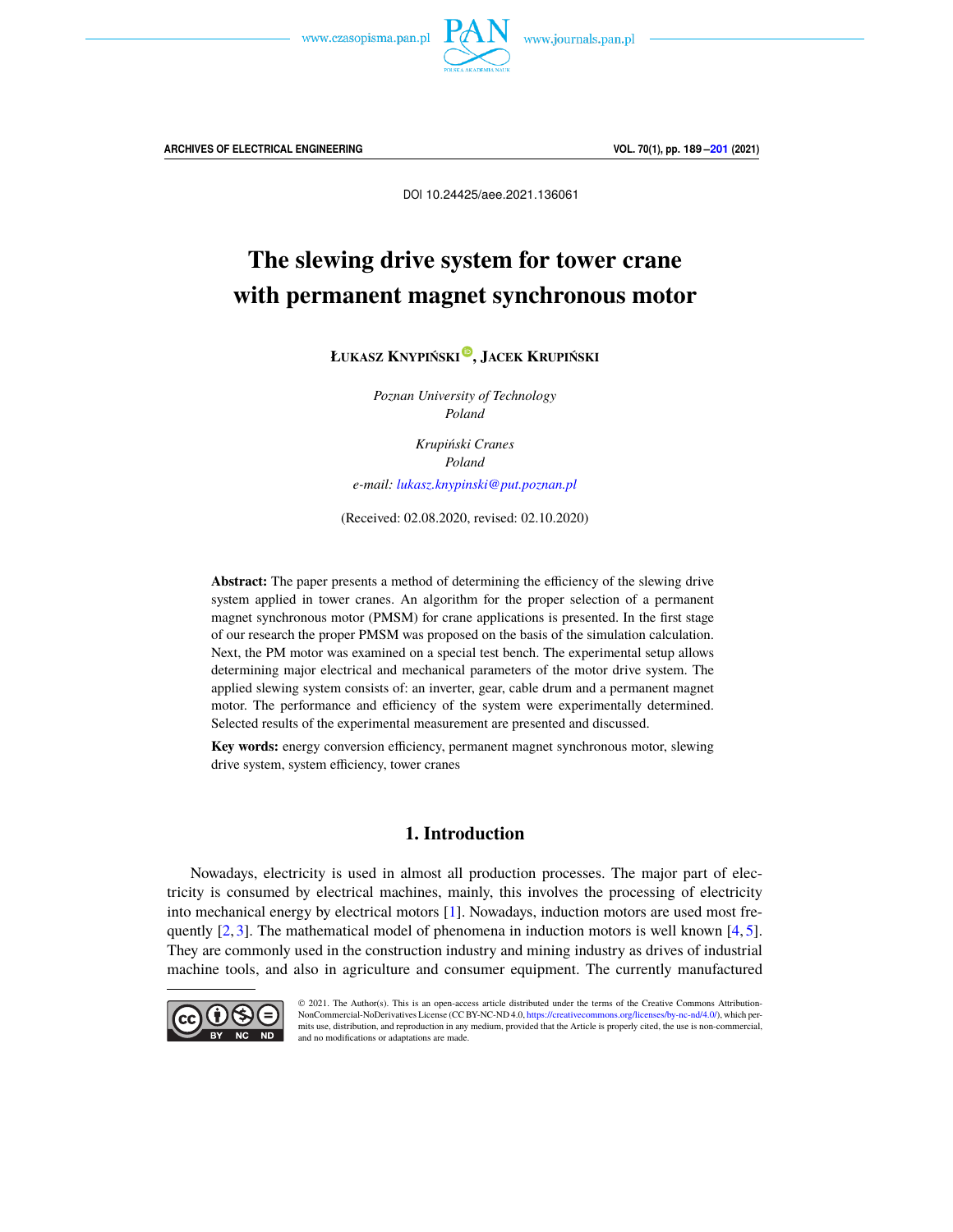

190 *Ł. Knypiński, J. Krupiński* Arch. Elect. Eng.

induction motors and even high-efficiency induction motors are characterized by low values of functional parameters in relation to the latest designs of permanent magnet (PM) motors [\[6](#page-11-4)[–15\]](#page-11-5).

Quickly developing global economy and more and more rigorous requirements regarding the energy consumption force designers to look for new, better and more efficient designs of electrical motors. One of the most energy-consuming fields of economy is the construction industry in which cranes are used commonly. In accordance with the catalogue data, the power of all motors installed in the crane ranges between 15–35 kW [\[26\]](#page-12-0), depending on the crane type.

There are different types of electrical motors used in crane drive systems. Most frequently, these are induction motors powered by inverters. The type of the used electrical motor is strictly associated with the intended use of the device. In addition to the proper selection of the drive motor in the crane system, the control system, which significantly affects the energy processing efficiency in the entire drive system, is an important element. In the case of estimating the energy consumption of the drive for cranes, it is necessary to determine the efficiency of not only the motor, but the entire drive system [\[16\]](#page-11-6). Also, in this case, the selection of the proper control system strictly depends on the intended use of the crane. The most important requirement set for manufacturers of crane systems is a guarantee of a high level of safety for their users.

In this paper, the conversion efficiency of the slewing drive system based on the permanent magnet synchronous motor for a tower crane is presented. The algorithm of proper PM motor selection for crane applications is introduced in Section [2.](#page-1-0) The construction of a special test bench for the investigation of the slewing drive system is shown in Section [3.](#page-5-0) Next, the results of experimental measurements of the PM synchronous motor and slewing propulsion system are presented in Section [4.](#page-6-0) The comparison of energy conversion efficiency for all propulsion systems applied in the tower crane is presented in Section [5.](#page-9-0) The conclusions and discussion about future work are included in Section [6.](#page-10-2)

# **2. Algorithm of the PM motor selection to crane applications**

<span id="page-1-0"></span>The computer software to determine the static point of work of the motor was developed. This software used an analytical model of the propulsion system in the Delphi 7.0 environment. The input data are the catalog data of the motor and the shape of the motion profile. The diagram of the drive system that consists of: (a) a motor, (b) a gear, (c) a cable drum and (d) a load, is shown in Fig. [1.](#page-2-0)

The rms  $(T_{\text{rms}})$  and maximum  $(T_{\text{max}})$  value of torque on the motor shaft can be expressed as follows:

$$
T_{\rm rms} = F_{\rm rms} \left( \frac{D_b}{2 i_b i_g \eta_b \eta_g} \right) + T_{d \, \rm rms} \,, \tag{1}
$$

<span id="page-1-1"></span>
$$
T_{\text{max}} = F_{\text{max}} \left( \frac{D_b}{2i_d i_g \eta_d \eta_g} \right) + T_d \text{ max},\tag{2}
$$

where:  $F_{\text{max}}$  is the maximum resistance force,  $F_{\text{rms}}$  is the rms resistance force of the system,  $D_b$ is the cable drum diameter,  $i_d$  is the cable drum transmission,  $i_g$  is the gear ratio,  $\eta_d$  is the cable drum efficiency,  $\eta_g$  is the transmission efficiency,  $T_{d\text{rms}}$  is the rms value of a dynamic moment,  $T_{d \text{max}}$  is the maximum value of a dynamic moment.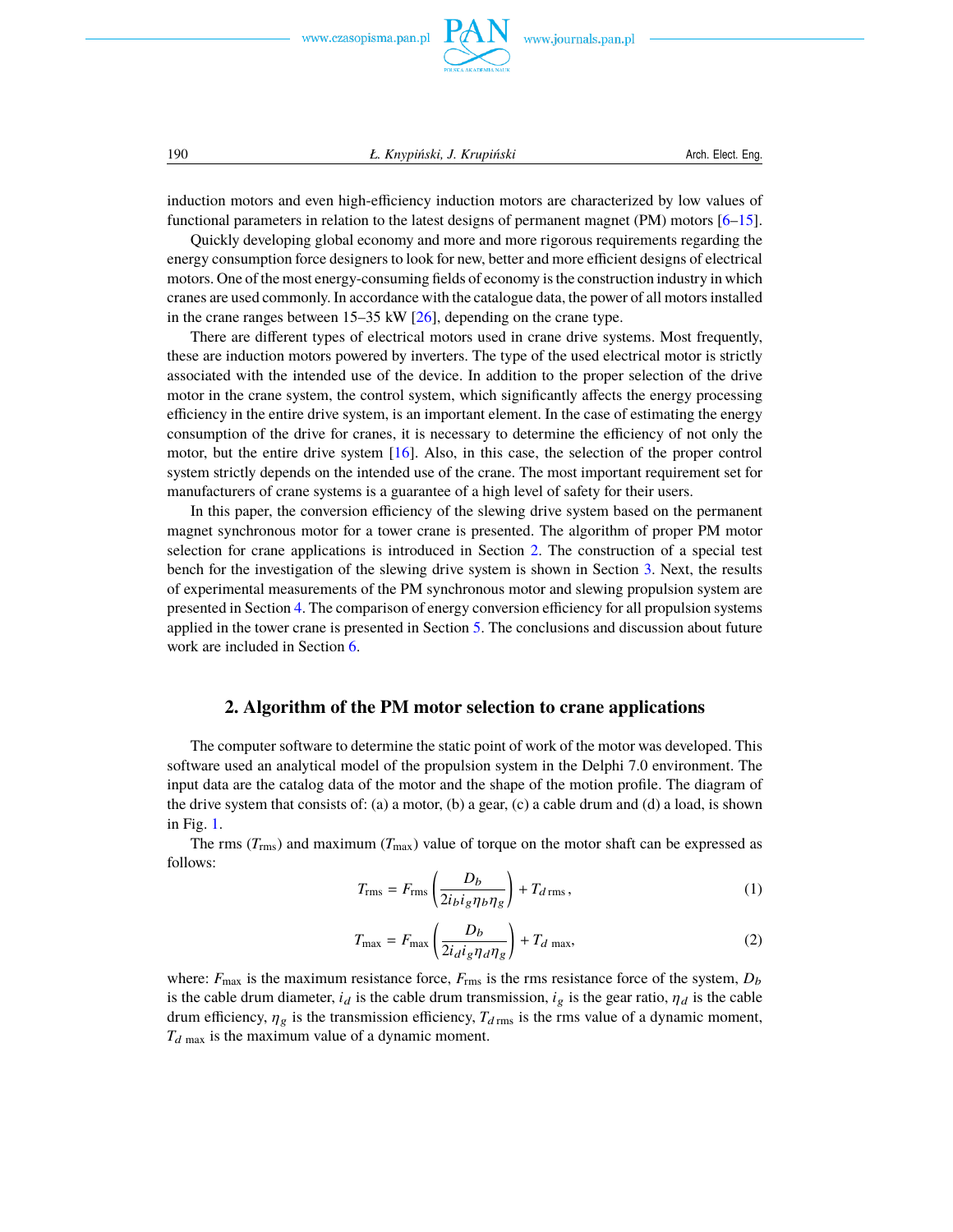

<span id="page-2-0"></span>

Fig. 1. Schematic view of propulsion system for crane application

In the developed algorithm, the values of dynamic moments are calculated according to the following formulas [\[18\]](#page-11-7):

$$
T_{d\,\rm rms} = J \varepsilon_{\rm rms},\tag{3}
$$

$$
T_{d \max} = J \varepsilon_{\max},\tag{4}
$$

where: *J* is the moment of inertia of rotational mass brought down to the motor shaft,  $\varepsilon_{\text{rms}}$  is the rms angular acceleration,  $\varepsilon_{\text{max}}$  is the maximum angular acceleration of the motor.

The moment of inertia of the rotating mass brought down to the motor shaft in the adopted crane system is determined as:

$$
J = J_s + J_g + \frac{J_b}{\left(\eta_g i_g\right)^2},\tag{5}
$$

where:  $J_s$  is the moment of inertia of the PM motor,  $J_g$  is the moment of inertia of the gear,  $J_b$  is the moment of inertia of the cable drum.

In order to determine dynamic moments  $(T_{d \text{ rms}}, T_{d \text{ max}})$ , the motion profile of a duty cycle must be taken into account. The trapezoidal motion profile has been taken into account in the developed computational algorithm (see Fig. [2\)](#page-3-0) [\[17\]](#page-11-8). In such a case the values of the angular acceleration can be determined as:

$$
\varepsilon_{\text{max}} = \frac{1}{t_a} \left( \frac{2i_d v}{D_b} \right),\tag{6}
$$

$$
J = J_s + J_g + \frac{J_b}{\left(\eta_g i_g\right)^2},\tag{7}
$$

where: *v* is the maximum linear speed of the lifted load,  $t_t = t_a + t_r + t_c + t_b$  is the total duration of the work cycle,  $t_a$  is the acceleration time,  $t_r$  is the time of work with the constant speed,  $t_c$  is the braking time,  $t_b$  is the break time.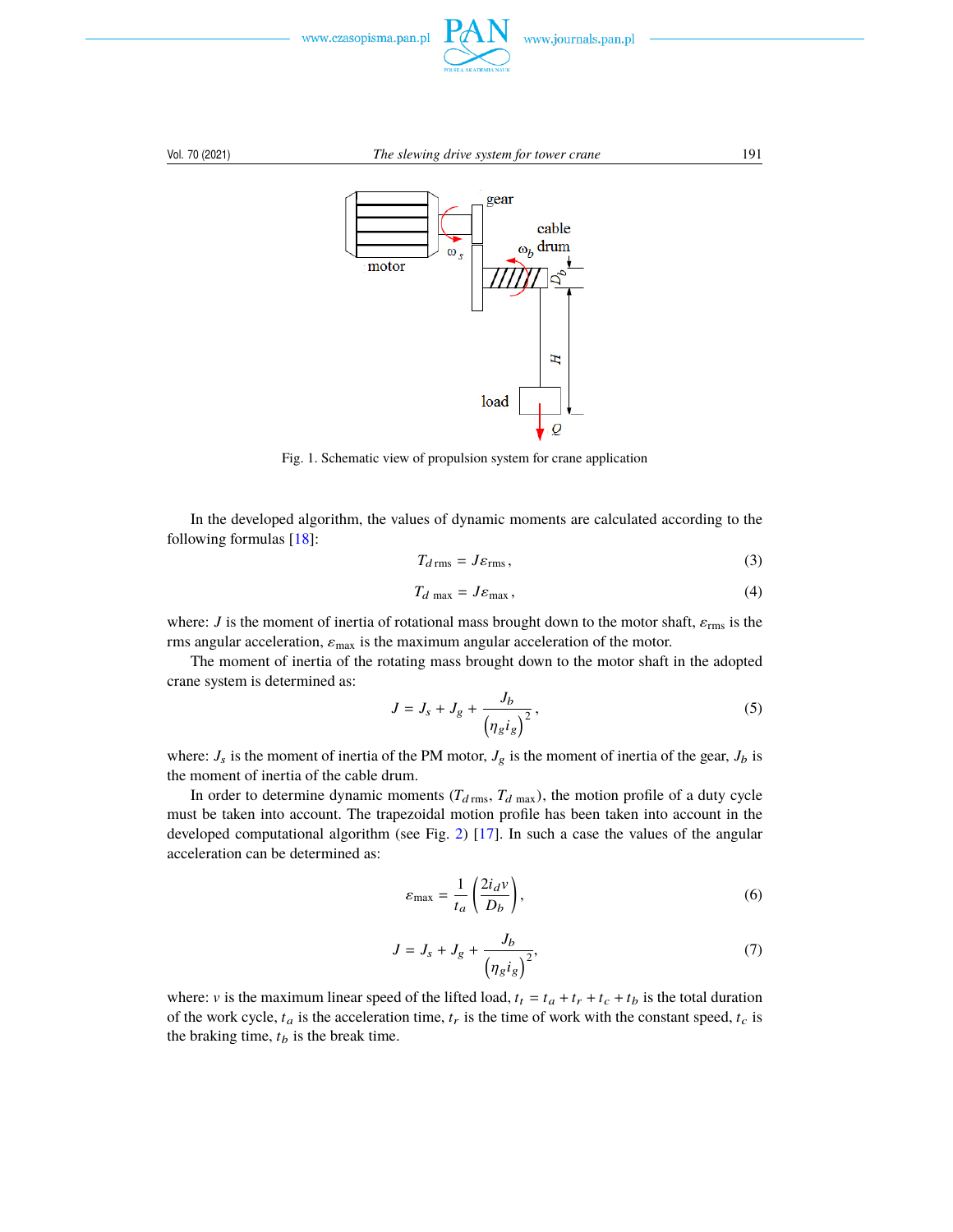

<span id="page-3-0"></span>

Fig. 2. The trapezoidal motion profile,  $t_a$  is the acceleration time,  $t_r$  is the time of work with constant speed,  $t_c$  is the braking time,  $t_b$  is the break time

The maximum resistance force for the adopted drive system can be derived:

$$
F_{\text{max}} = F_r + m_t \left( g + \frac{v}{t_a} \right),\tag{8}
$$

where:  $F_r$  is the friction force, g is the gravitational acceleration,  $m_t$  is the total mass, consisting of the weight of the lifted load and additional mass, i.e. rope mass, declared before the start of the calculation.

The value of the rms resistance force was determined using the equation:

$$
F_{\rm rms} = \sqrt{\frac{t_m (gm_t + F_r)^2 + t_a \left(\frac{m_t v}{t_a}\right)^2 - t_c \left(\frac{m_t v}{t_a}\right)^2}{t_t}},\tag{9}
$$

in which  $t_m$  is the time of load lifting.

The maximum mechanical power on the shaft of the motor can be determined using Equation [\(2\)](#page-1-1), i.e. [\[19\]](#page-11-9):

$$
P_{\text{max}} = T_{\text{max}} i_g \left( \frac{2i_b v}{D_b} \right). \tag{10}
$$

Moreover, the rms mechanical (output) power on the motor shaft is determined as:

$$
P_{\rm rms} = T_{\rm rms} \left( \frac{2 i_b i_g \nu}{D_b} \right). \tag{11}
$$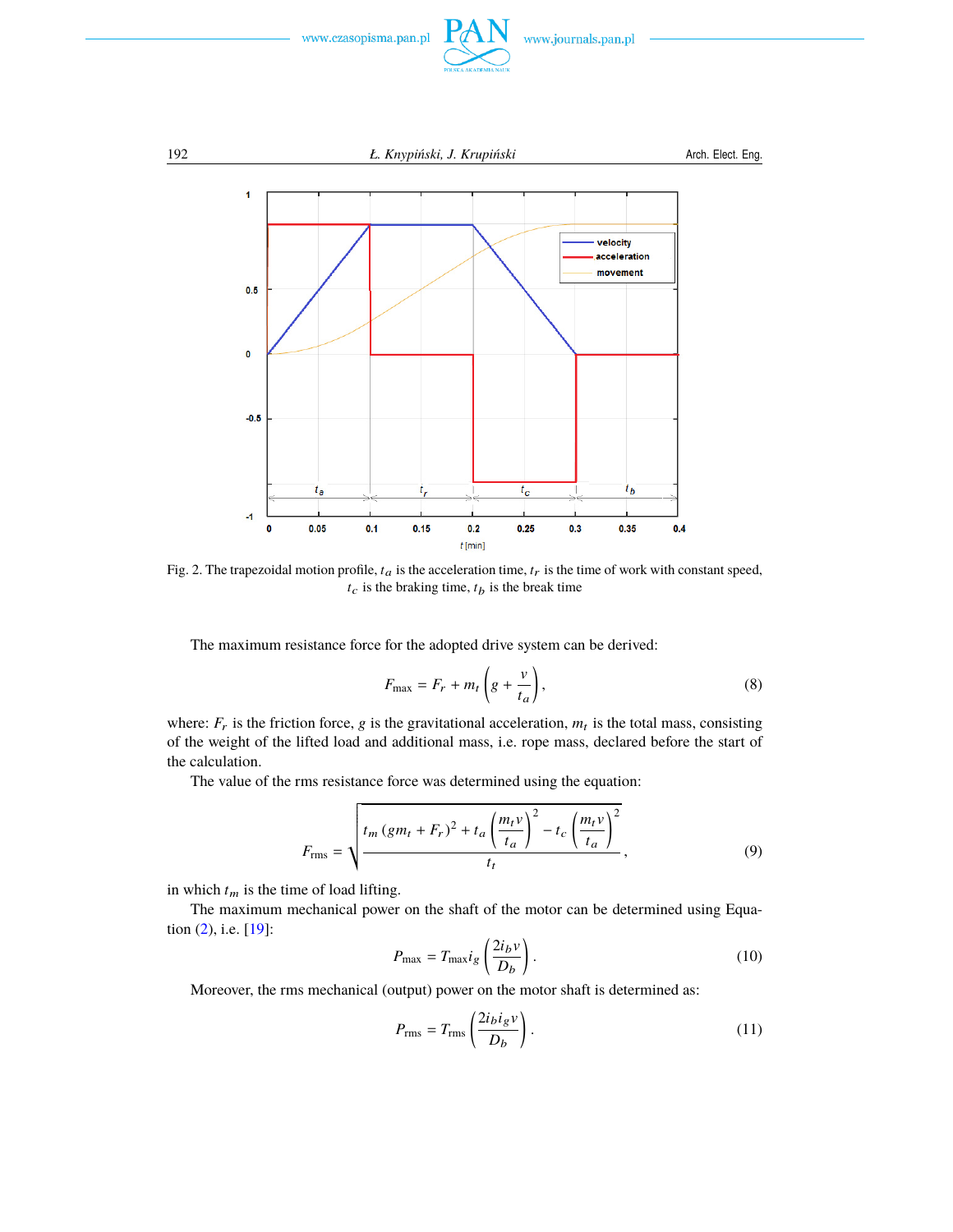



The value of the maximum electrical (input) motor power  $P_{s \text{ max}}$  and the rms motor power  $P_{s\, \text{rms}}$  can be obtained by:

$$
P_{s \text{ max}} = P_{\text{max}} + \chi \Delta P_{cu \text{ max}}, \qquad (12)
$$

$$
P_{s\,\rm rms} = P_{\rm rms} + \chi \Delta P_{\rm curms},\tag{13}
$$

where:  $\chi$  is the loss factor,  $\Delta P_{cu}$  max is the maximum losses in copper,  $\Delta P_{cu}$  rms represents the rms losses in the cooper.

Based on the above algorithm, a preliminary estimation of the functional parameters of PM synchronous motors for all drives applied in the constructed tower crane has been made.

## **2.1. The rated parameters of the motor for the slewing drive system**

<span id="page-4-0"></span>Using the presented algorithm, the type of motors for all drives for the designed tower crane was selected. The rated parameter of motors for the trolley travelling drive was presented in [\[17\]](#page-11-8). In the case of the slewing drive, the Beckhoff AM 8063-3N40 was proposed. Table [1](#page-4-0) contains the rated parameters of the motor for the slewing drive system.

| <b>Parameter</b>              | Unit              | <b>Value</b> |
|-------------------------------|-------------------|--------------|
| Rated torque                  | Nm                | 13.2         |
| Peak torque                   | Nm                | 111          |
| Standstill torque             | Nm                | 29           |
| Rated power                   | kW                | 4.15         |
| Rated speed                   | rpm               | 3000         |
| Maximum value of line voltage | V                 | 480          |
| Number of poles               |                   | 10           |
| Rotor moment of inertia       | kgcm <sup>2</sup> | 29           |
| Standstill current            | A                 | 17.2         |
| Peak current                  | A                 | 80.9         |

Table 1. The rated parameters of the Beckoff AM 8063-3N40 motor

# **2.2. Determining the best shape of the motion profile**

The elaborated software is equipped with an optimization module. The optimization module contains the classical particle swarm optimization (PSO) method [\[7,](#page-11-10) [20\]](#page-11-11). The optimization module allows determining the parameters of the trapezoidal motion profile for which electricity consumption is minimal for the assumed profile, depending on the assigned rated parameters of the motor. This module is not available for the person using the crane device.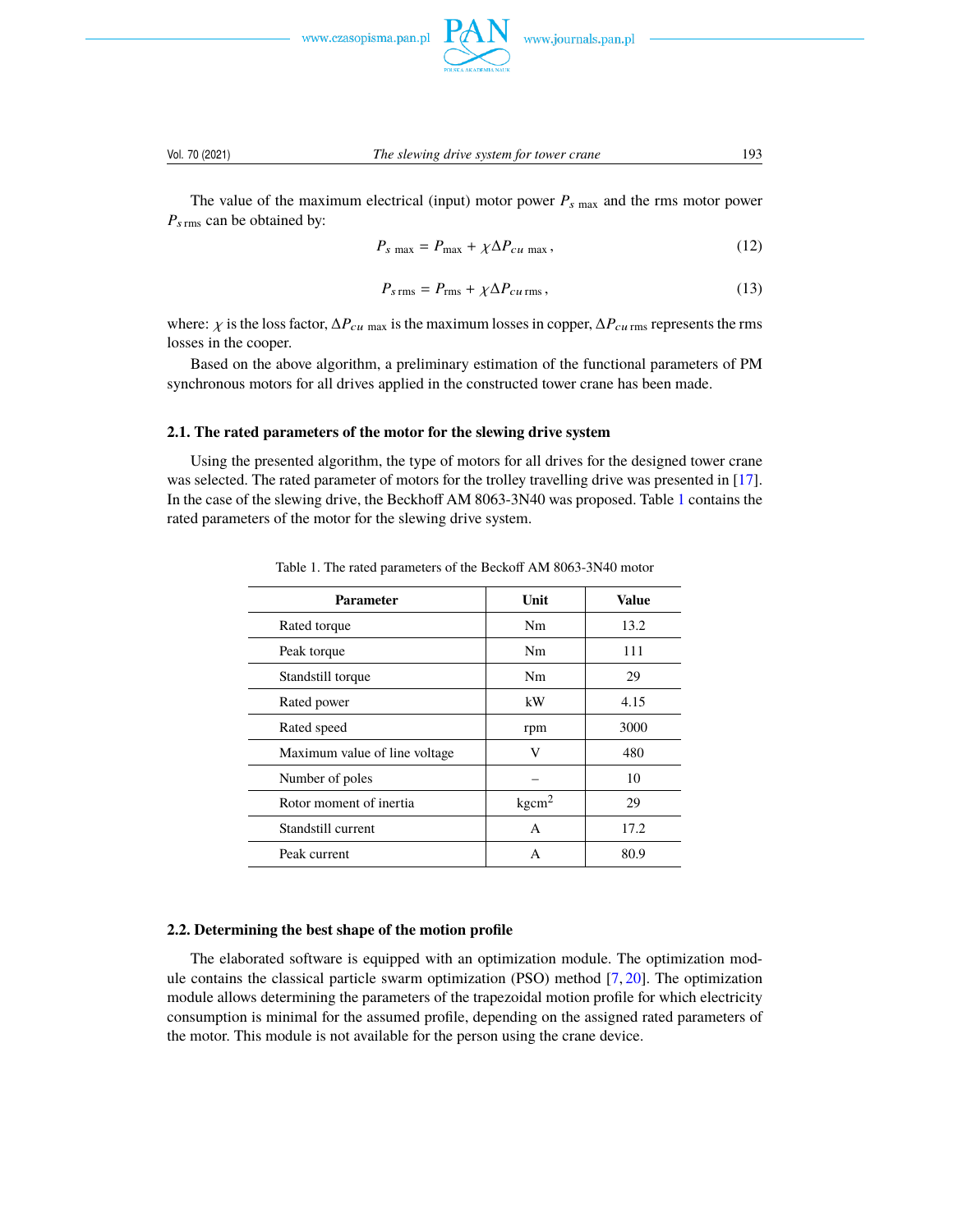

194 *L. Knypiński, J. Krupiński* Arch. Elect. Eng.

# **3. The experimental test bench setup**

In order to verify the proper selection of the motor, a test bench for experimental investigation of properties of a PMSM was constructed. The test bench consists of: (a) a channel power analyzer, (b) a main filter, (c) a power inverter, (d) the tested PM synchronous motor and (d) an active load system. The block diagram of the experimental test bench is presented in Fig. [3.](#page-5-1) The experimental bench is automated and computer-controlled. All the measured electrical parameters and mechanical parameters are saved into CSV files and are used to determine electrical and mechanical propulsion system parameters.

<span id="page-5-1"></span>

Fig. 3. The block diagram of the test bench setup

The active load system with a dynamometer is also computer-controlled, it allows free modeling of the load characteristic. It is possible to set a motion profile with the desired shapes and accelerations. The configuration of the experimental setup is presented in Fig. [4.](#page-5-2)

<span id="page-5-2"></span>

Fig. 4. The view of experimental bench for examination of the slewing drive system properties: 1 – active load system with dynamometer; 2 – gear; 3 – flange mount for motor; 4 – PM synchronous motor

<span id="page-5-0"></span>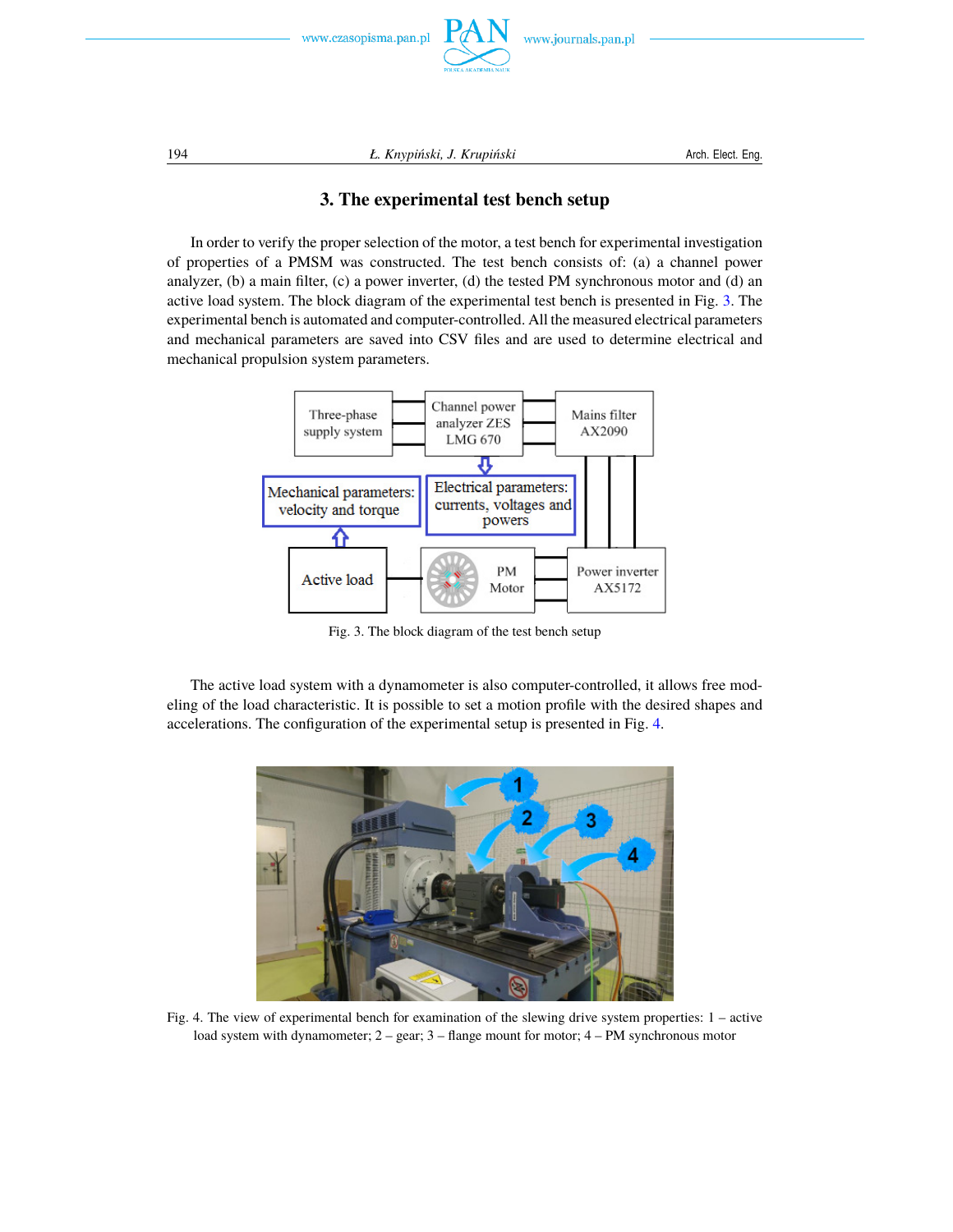

<span id="page-6-0"></span>

# **4. The experimental test of motor and the propulsion system**

The main aim of the measurements was the estimation of properties of the examined slewing drive system. The most important task is the calculation of the energy conversion efficiency in the slewing drive system. All the measurements of mechanical and electrical quantities were performed in the test bench setup presented above.

# **4.1. Measurements of the PMSM in no-load condition**

In the first test the back-electromotive force (EMF) was measured. The examined motor was propelled with a rotational speed of 1400 rpm. The waveforms of the back-EMF in the specific phases are shown in Fig. [5\(a\).](#page-6-1) Fig. [5\(b\)](#page-6-1) shows the spectrum of harmonic of the back-EMF in the track of the first phase of the motor. The rms value of the phase back-EMF is equal to 221.3 V. Thus, the maximum value is 321.9 V.

<span id="page-6-1"></span>

Fig. 5. Results of the measurement in no-load condition: (a) back-EMF waveforms; (b) spectrum of harmonics of back-EMF in the first phase of the motor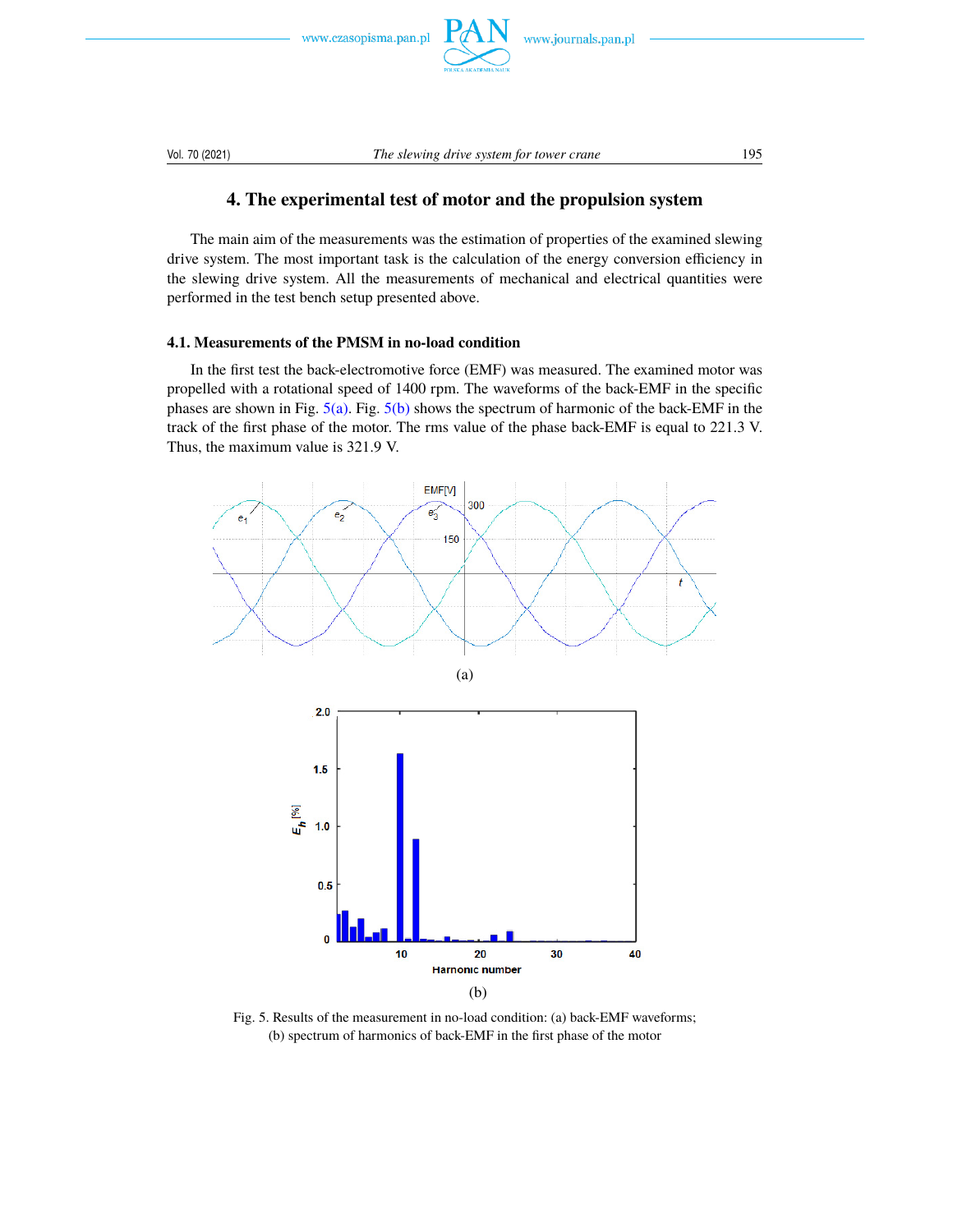

196 *Ł. Knypiński, J. Krupiński* **Arch. Elect. Eng.** *L. Knypiński, J. Krupiński* **<b>Arch. Elect. Eng.** 

During the measurements, the THD coefficient for the first phase equaled 1.83%. One can observe the significant influence on the value of the THD coefficient for the  $10<sup>th</sup>$  and  $12<sup>th</sup>$ harmonics, which were valued correspondingly as 1.63% and 0.91%, respectively.

## **4.2. Measurements of the propulsion system properties in load condition**

Next, the measurements were taken for the slewing drive system under the workload condition. The results of the measurement in the assigned motion profile are shown in Fig. [6.](#page-8-0)

The work of the drive was modeled with the trapezoidal profile of the movement. During the experimental research the characteristic times were assumed: the acceleration time  $t_a$ , the braking time  $t_c$  and the time of work with the constant velocity  $t_r$ . All three times were identical and equaled 15 seconds. The break-time  $t_b$  was equal to 30 seconds. The following mechanical parameters were assumed: the maximum rotational velocity equaled 1 560 rpm, the maximum loading torque  $T_l = 37$  Nm.

The maximum temporary value of the electric power consumed by the drive system from the supply network was  $P_e = 5.9$  kW during the acceleration process, whereas the temporary value for the braking stage was  $P_e = 7.2$  kW (see Fig. [6\(](#page-8-0)a)). The test results were the basis of estimating the median value of electromagnetic torque produced by the motor, which was  $T = 35$  Nm (see Fig 6(b)).

On the basis of the obtained measurements results, it can be observed that the greatest value of electromagnetic torque is achieved during start-up of the slewing drive system. In this state, the drive system has to overcome a large value of the moment of inertia. During the period of work with constant speed, the value of electromagnetic torque is much lower. In the case of the acceleration period, the velocity increases linearly, the mechanical energy is supplied to the driven system.

The obtained test results of electrical and mechanical quantities were used to define the rms values of voltage and rms values of currents in the specific phases of the analyzed drive system. Additionally, the active power for each phase during the working cycle and the power factor were also estimated. The results of the measurements are presented in Table [2.](#page-7-0)

<span id="page-7-0"></span>

| <b>Parameter</b>        | Unit | <b>Phase 1</b> | <b>Phase 2</b> | Phase 3 |
|-------------------------|------|----------------|----------------|---------|
| RMS voltage             | V    | 230.1          | 232.1          | 229.4   |
| Voltage THD coefficient | $\%$ | 1.83           | 1.82           | 2.01    |
| <b>RMS</b> current      | A    | 10.374         | 11.018         | 11.167  |
| Current THD coefficient | $\%$ | 99.1           | 101.2          | 100.4   |
| Active electric power   | W    | 1381           | 1381           | 1379    |
| Power factor            |      | 0.66           | 0.64           | 0.63    |

Table 2. The determined electrical parameters of the slewing drive system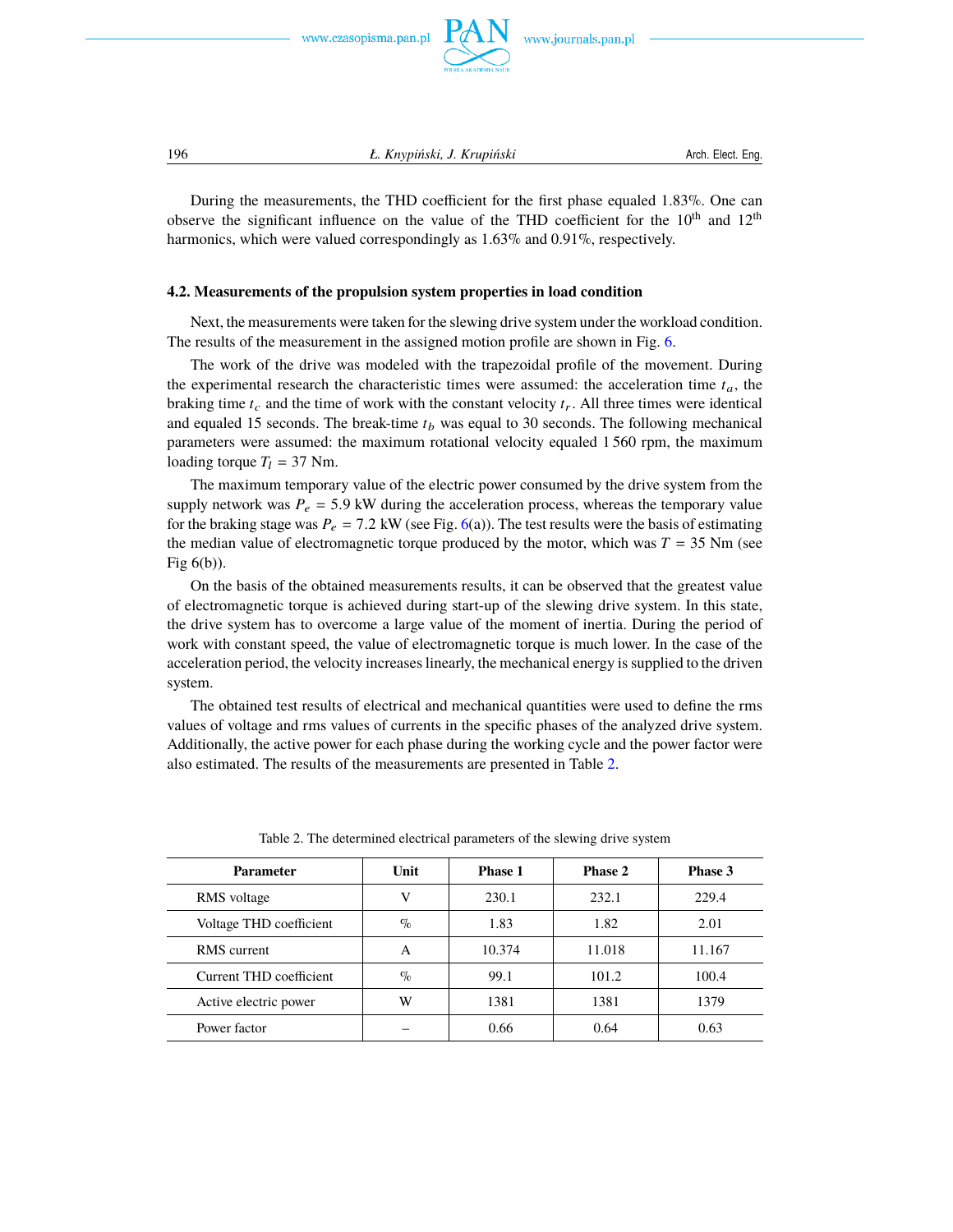

<span id="page-8-0"></span>

Fig. 6. The mechanical and electrical waveforms during enforced work cycle: (a) the electric power waveform; (b) the loading waveform and (c) the velocity waveform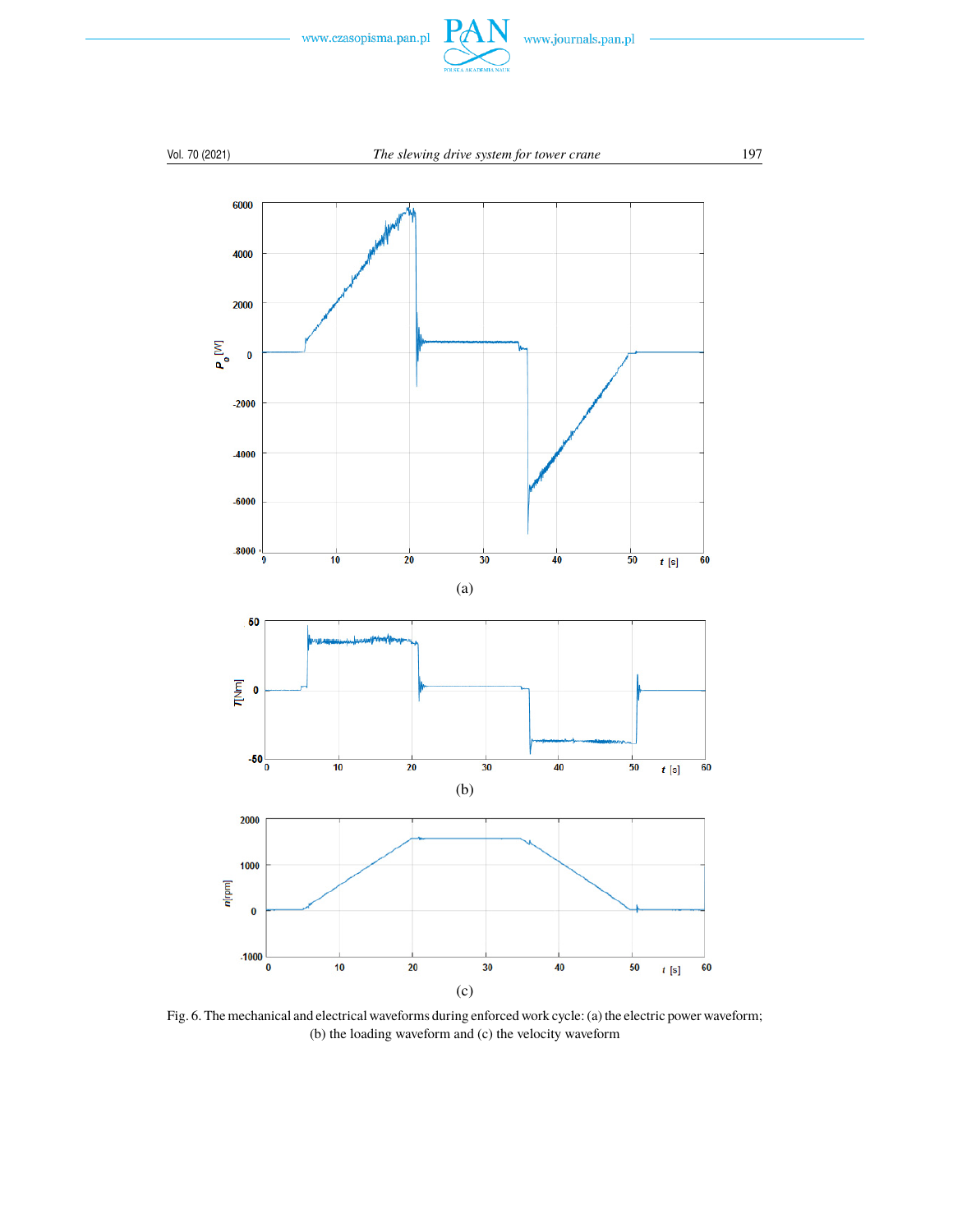

www.journals.pan.pl

198 *Ł. Knypiński, J. Krupiński* Arch. Elect. Eng.

The value of the slewing drive efficiency was calculated with the use of mechanical and electrical values for all the phases [\[20,](#page-11-11) [21\]](#page-12-1) and was determined as:

$$
\eta = \frac{P_{\rm rms}}{P_{s\,{\rm rms}}} 100,\tag{14}
$$

For the researched system the value of the energy conversion efficiency equaled 87.982%.

<span id="page-9-1"></span>The spectrum of the harmonic content of supply current before the power inverter fed the slewing drive system (see Fig. [3\)](#page-5-1) was analyzed. The harmonic content of the current of the first phase is shown in Fig. [7.](#page-9-1)



Fig. 7. The spectrum of harmonics of the current in the first phase

The analysis showed a high value of the THD coefficient for the supply current. In the case of supplying PMSMs by inverter-equipped systems one usually observes a high content of odd harmonics, that is 5, 7, 11 and 13 [\[22–](#page-12-2)[25\]](#page-12-3).

# **5. Comparison of the properties of all drive systems used in the designed tower crane**

<span id="page-9-0"></span>The aim of our research was to evaluate the possibility of the application of drive systems based on permanent magnet synchronous motors in the construction of tower cranes. The designed tower crane will be equipped with following drive systems: (a) the hoist winch drive, (b) the trolley travelling drive and (c) the slewing drive. The PMSMs for all propulsion systems were selected using the algorithm presented in the second section of the article. The performance parameters of all propulsion systems were investigated on the experimental test bench setup [\[17,](#page-11-8) [21\]](#page-12-1). The comparison of functional parameters for all the tested drives systems is shown in Table [3.](#page-10-3)

Based on the presented measurement results, it can be noted that the best parameters were obtained for the hoist winch drive, both the efficiency and the power factor value. The worst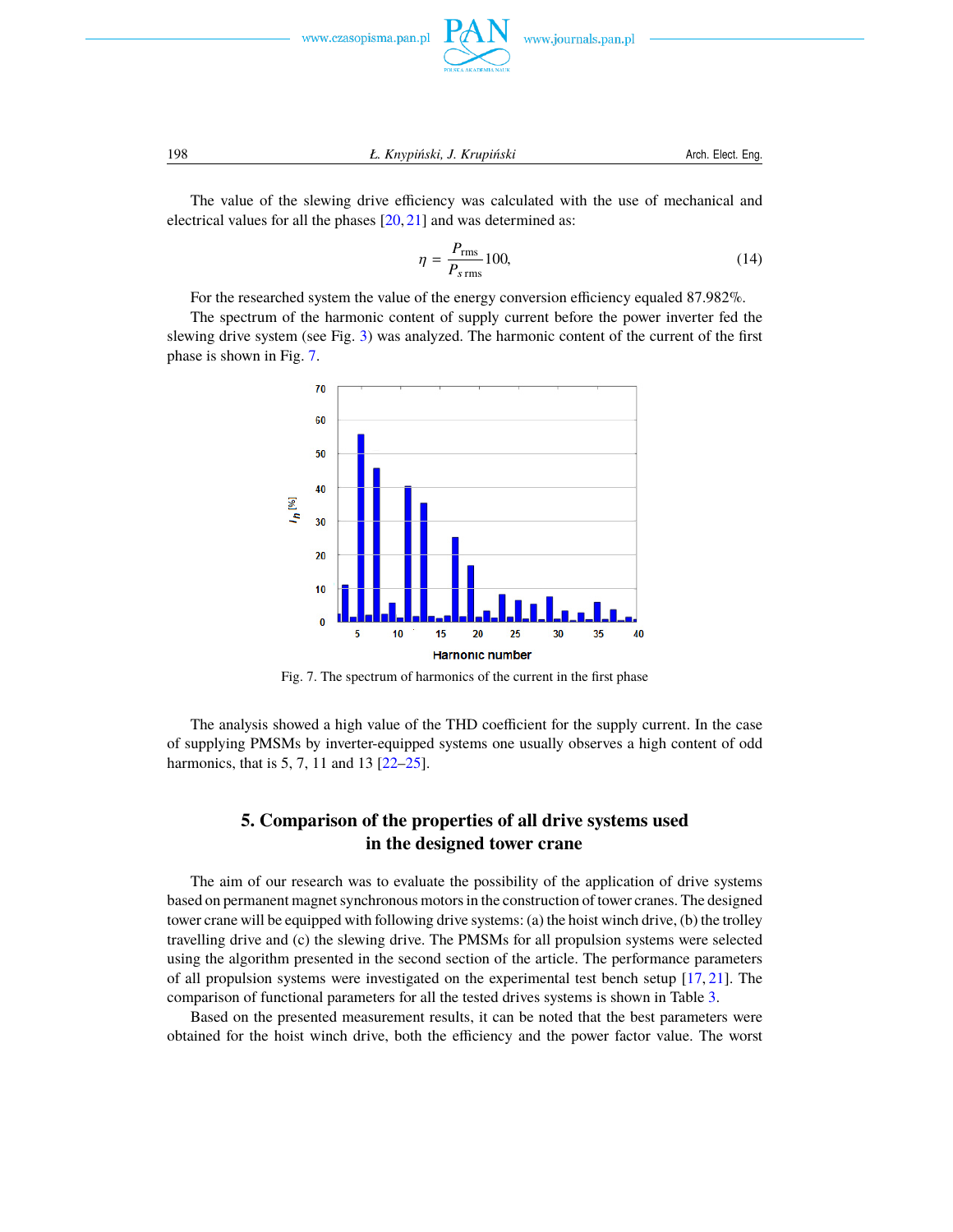

<span id="page-10-3"></span>

| <b>Type of drive</b>     | <b>Efficiency</b> | Power factor | <b>Voltage THD</b> |  |  |  |
|--------------------------|-------------------|--------------|--------------------|--|--|--|
|                          | $\%$              |              | $\%$               |  |  |  |
| Host winch drive         | 88.045            | 0.753        | 1.71               |  |  |  |
| Trolley travelling drive | 73.895            | 0.605        | 1.46               |  |  |  |
| Slewing drive            | 87.982            | 0.643        | 1.886              |  |  |  |

Table 3. Comparison of electrical parameters of propulsion systems

performance was obtained for the trolley travelling drive. In the case of the trolley travelling drive, the position of the trolley is controlled by a system of ropes moving on rollers. For this type of drive, the good dynamic of movement is more important than the energetic efficiency. Often, a higher power of an inverter is applied to compensate for load fluctuations caused by the movement of the swinging load and weather conditions.

# **6. Conclusions**

<span id="page-10-2"></span>This paper presents an algorithm for the correct choice of a PM synchronous motor for the drive system used in cranes' applications. Employing this algorithm, the PM motors for the following systems were chosen: (a) the hoist winch drive, (b) the trolley traveling drive, (c) the slewing drive. The functional parameters of each motor drive were measured on the built test bench. The taken measurements allowed calculating the efficiencies of each drive. The energy conversion efficiency obtained during our investigation is encouraging. As a result, the following efficiency for propulsion systems were obtained: (a) the hoist winch drive equals  $88.045\%$ , (b) slewing drive equals 87.982% and (c) the trolley travelling drive equals 73.895%. At present, the prototype of a tower crane equipped with PM motors is being constructed. The efficiency of the tower cranes equipped with PM synchronous motors will be compared with the efficiency of the cranes equipped with conventional induction motors.

The next research will focus on developing a new construction of the hoist winch motor, where the rotor would be directly coupled with the drum for line winding. In such a drive system there would be no need for a gear, which makes the construction less complicated and thus reduces the production and operating cost. A project of such a new machine will be determined with the use of the newest non-deterministic optimization procedures.

## **Acknowledgements**

This work was supported by the National Center of Research and Developments of Poland under Project POIR.01.01.01-00-1220/17.

## <span id="page-10-0"></span>**References**

<span id="page-10-1"></span>[1] Gansen A.U., Chokkalingam L.N., *Self-start synchronous reluctance motor new rotor designs and its performance characteristic*, International Transaction on Electrical Energy Systems, vol. 29, no. 11, pp. 1–22 (2019).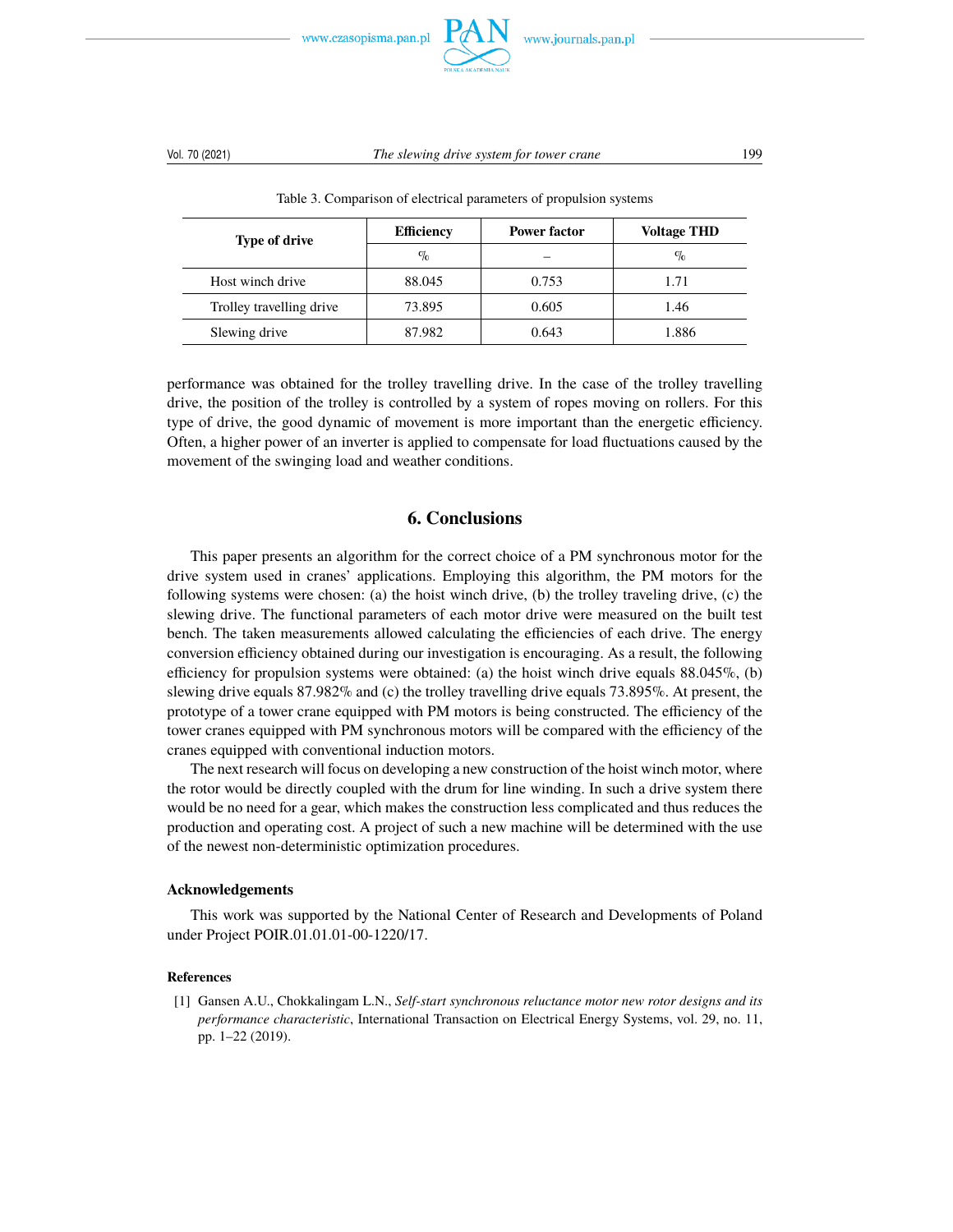

200 *Ł. Knypiński, J. Krupiński* Arch. Elect. Eng.

- <span id="page-11-0"></span>[2] Resa J., Cortes D., Marquez-Rubio J.F., Navarro D., *Reduction of induction motor energy consumption via variable velocity and flux references*, Electronics, vol. 8, no. 740, pp. 1–14 (2019).
- <span id="page-11-1"></span>[3] Belmans R., Bisschots F., Trimmer R., *Practical design considerations for braking problems in overhead crane drives*, Annual Meetings of IEEE Industry Applications Society – IAS, vol. 1, pp. 473–479 (1993).
- <span id="page-11-2"></span>[4] Barański M., *FE analysis of coupled electromagnetic-thermal phenomena in the squirrel cage motor working at hight ambient temperature*, COMPEL, vol. 38, no. 4, pp. 1120–1132 (2019).
- <span id="page-11-3"></span>[5] Kometani H., Sakabe S., Nakanishi K., *3-D electro-magnetic analyses of a cage induction motor with rotor skew*, IEEE Transactions on Energy Conversion, vol. 11, no. 2, pp. 331–337 (1996).
- <span id="page-11-4"></span>[6] Torrent M., Perat J.I., Jimenez J.A., *Permanent magnet synchronous motor with different rotor structures for traction motor in high speed trains*, Energies, vol. 11, no. 1549, pp. 1–17 (2018).
- <span id="page-11-10"></span>[7] Knypiński Ł., Nowak L., Demenko A., *Optimization of the synchronous motor with hybrid permanent magnet excitation system*, COMPEL, 2015, vol. 34, no. 2, pp. 448–455 (2015).
- [8] Zawilak T., *Influence of rotor's cage resistance on demagnetization process in the line start permanent magnet synchronous motor*, Archives of Electrical Engineering, vol. 69, no. 2, pp. 249–258 (2020).
- [9] Knypiński Ł., Pawełoszek K., Le Manech Y., *Optimization of low-power line-start PM motor using gray wolf metaheuristic algorithm*, Energies, vol. 13, no. 5, pp. 1–11 (2020).
- [10] Dorell D.G., Popescu M., Evans L., Staton D.A., Knight A.M., *Comparison of the permanent magnet drive motor with a cage induction motor design for a hybrid electric vehicle*, Proceedings of International Power Electronics Conference – ICCE ASIA, pp. 1–6 (2010), DOI: [10.1109/IPEC.2010.5543566.](https://doi.org/10.1109/IPEC.2010.5543566)
- [11] Barański M., Szeląg W., Łyskawiński W., An analysis of a start-up process in LSPMSMs with aluminum *and copper rotor bars considering the coupling of electromagnetic and thermal phenomena*, Archives of Electrical Engineering, vol. 68, no. 4, pp. 933–946 (2019).
- [12] Ślusarek B., Kapelski D., Antal L., Zalas P., Gwozdziewicz M., *Synchronous motor with hybrid permanent magnets on the rotor*, Sensors, vol. 14, pp. 12425–12436 (2014).
- [13] Jedryczka C., Szeląg W., Piech J., *Multiphase permanent magnet synchronous motors with fractional slot windings*, COMPEL, vol. 35, no. 6, pp. 1937–1948 (2016).
- [14] Wardach M., Pałka R., Paplicki P., Bronisławski M., *Novel hybrid excited machine with flux barriers in rotor structure*, COMPEL, vol. 37, no. 4, pp. 1489–1499 (2018).
- <span id="page-11-5"></span>[15] Młynarek P., Łukaniszyn M., Jagiełła M., Kowol M., *Modelling of heat transfer in low-power IPM synchronous motors*, IET Science, Measurement and Technology, vol. 12, no. 8, pp. 1066–1073 (2018).
- <span id="page-11-6"></span>[16] Rebelo J.M., Silvestre M.A.R., *Development of a coreless permanent magnet synchronous motor for a battery electric shell eco marathon prototype vehicle*, Open Engineering, vol. 8, no. 1, pp. 382–390 (2018).
- <span id="page-11-8"></span>[17] Knypiński Ł., Krupiński J., *The energy conversion efficiency in the trolley travelling drive system in tower cranes*, Proceedings of 15-th Selected Issue of Electrical Engineering and Electronics – WZEE, pp. 1–4 (2020), DOI: [10.1109/WZEE48932.2019.8979940.](https://doi.org/10.1109/WZEE48932.2019.8979940)
- <span id="page-11-7"></span>[18] Egrov A., Kozlow K., Belogusev V., *Method for evaluation of the chain derive efficiency*, Journal of Applied Engineering Science, vol. 341, pp. 277–282 (2015).
- <span id="page-11-9"></span>[19] Janaszek M., *The analysis of the influence unequal parameters of motors on the work of multimotors traction drive*, Journal of the Electrical Engineering Institute (in Polish), vol. 286, pp. 1–26 (2015).
- <span id="page-11-11"></span>[20] Dambrauskas K., Vanagas J., Zimnickas T., Kalvaitisand A., Ažubalis K., *A method for efficiency determination of permanent magnet synchronous motor*, Energies, vol. 13, no. 1004, pp. 1–15 (2020).